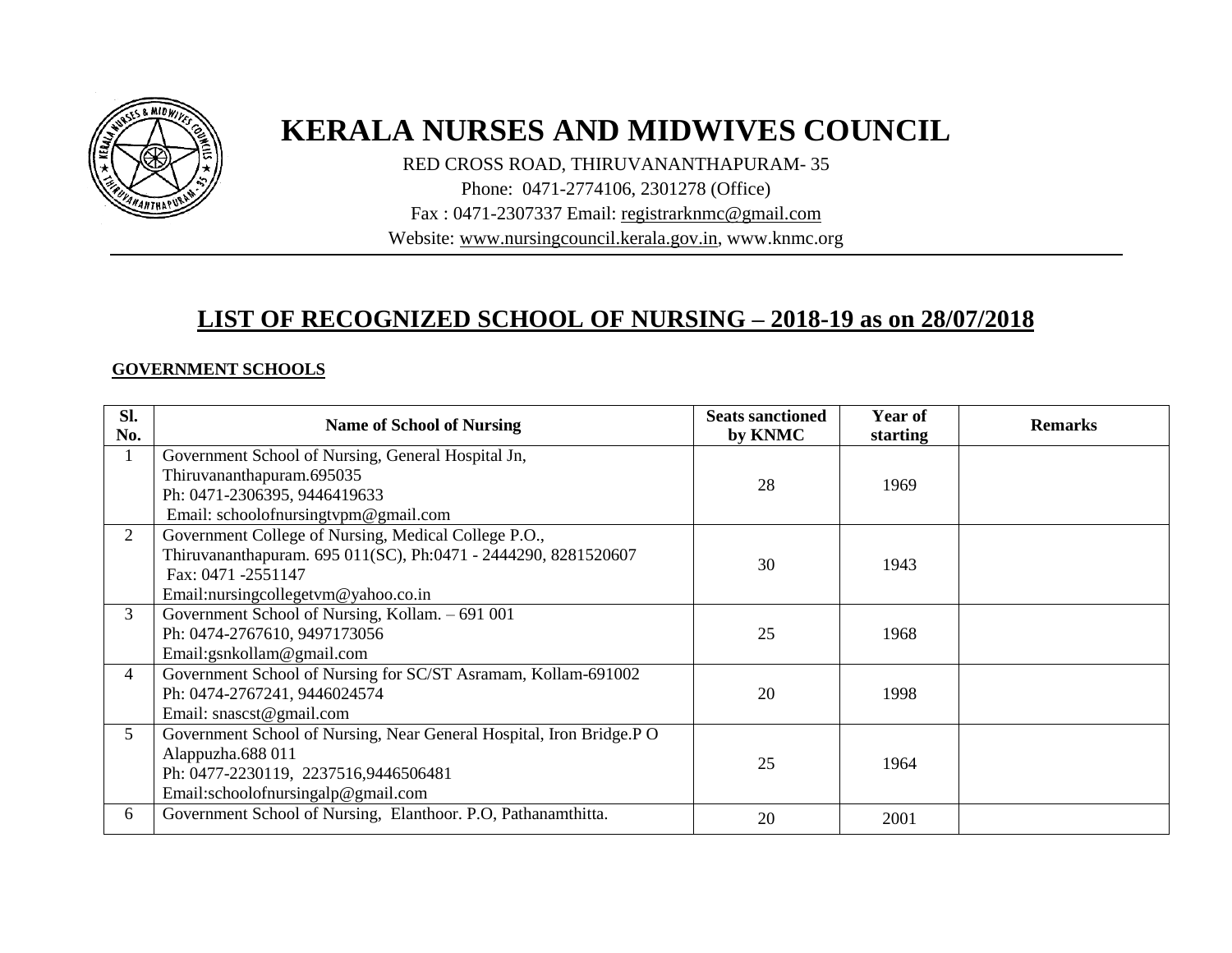|        | 689 643 Ph: 04682-362641, Mob:9447779335                               |    |      |  |
|--------|------------------------------------------------------------------------|----|------|--|
|        | Email: pathanamthittagsn@gmail.com                                     |    |      |  |
| $\tau$ | Government College of Nursing, Medical College, Gandhi Nagar.P.O       |    |      |  |
|        | Kottayam.(ST) 686 008 Ph: 0481:2598469, Fax; 0481 2598871,             | 30 | 2000 |  |
|        | 9447225434 Email: principalcnk@gmail.com                               |    |      |  |
| 8      | Government School of Nursing, Kottayam. 686001 Ph: 0481-2562285,       |    |      |  |
|        | Mob: 9446403322                                                        | 20 | 1961 |  |
|        | Email: gsnktm@gmail.com                                                |    |      |  |
| 9      | Government School of Nursing, Muttom, Idukki,. - 685587                |    |      |  |
|        | Ph: 04862-257471, Fax: 04862-257471, 9400732685                        | 20 | 2004 |  |
|        | Email:gsnidkmuttom@gmail.com                                           |    |      |  |
| 10     | Government School of Nursing, Near General Hospital,                   |    |      |  |
|        | Ernakulam, -682011,                                                    | 32 | 1954 |  |
|        | Ph:0484 2351314,9446300640                                             |    |      |  |
|        | Fax: 0484 2351314Email:principalsonekm@gmail.com                       |    |      |  |
| 11     | Government School of Nursing, Thrissur. Pin: 680001 Ph: 0487-2320583,  | 28 | 1963 |  |
|        | 9446691058, Fax: 0487-2320583. Email:gsntsr@gmail.com                  |    |      |  |
| 12     | Government School of Nursing, Manjeri, Malappuram. 676 121             |    |      |  |
|        | Ph: 0483-2760007, Fax: 0483 2760007, 9388681084,                       | 26 | 1999 |  |
|        | Email: gsnmanjeri@gmail.com                                            |    |      |  |
| 13     | Government School of Nursing, Palakkad. -678001                        |    |      |  |
|        | Ph: 0491-2500354, 9446239609                                           | 25 | 1963 |  |
|        | Email:govt.snpkd@gmail.com                                             |    |      |  |
| 14     | Government College of Nursing, Medical College. P.O, Kozhikode -       |    |      |  |
|        | 673008 (SC), Ph: 0495 2357621, 9847191143, Fax: 2357621                | 30 | 1986 |  |
|        | Email: principalcnc@gmail.com                                          |    |      |  |
| 15     | Government School of Nursing, Beach P.O., Kozhikode -673032.           |    |      |  |
|        | Ph: 0495-2365977, 9495859801                                           | 50 | 1958 |  |
|        | Email:govtnsc@gmail.com                                                |    |      |  |
| 16     | Government School of Nursing, Edacherry Road, Pallikkunnu.P O, Kannur- |    |      |  |
|        | 670 004 Ph: 0497-2705158, 9495954168                                   | 30 | 1973 |  |
|        | Fax: 0497 2705158                                                      |    |      |  |
|        | Email:principalgnsknr@gmail.com                                        |    |      |  |
| 17     | Government School of Nursing, Panamaram, Wayanad. 670 721              |    |      |  |
|        | Ph: 04935-222255,9495143334                                            | 20 | 2004 |  |
|        | Email:gsn.wayanad@gmail.com                                            |    |      |  |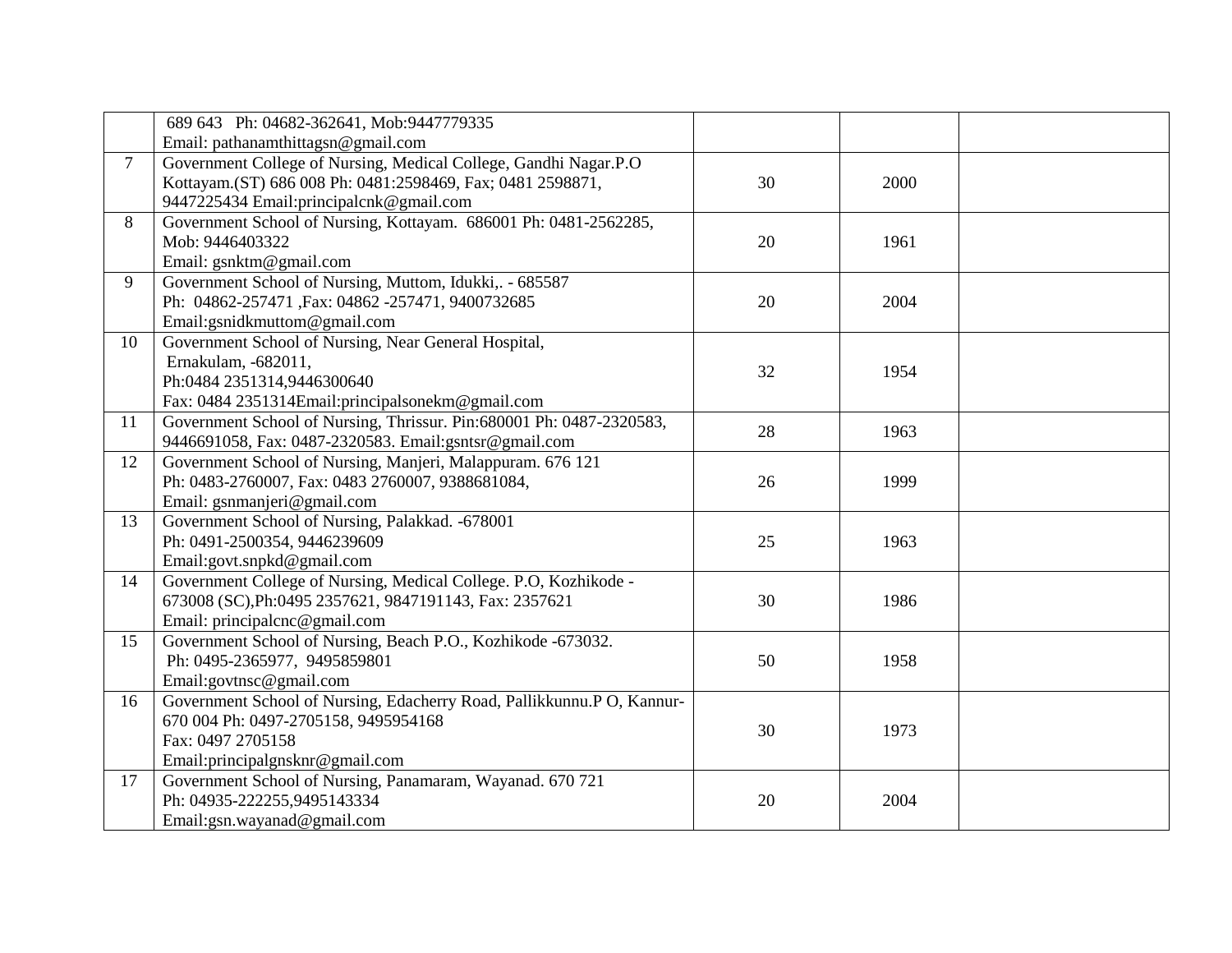| 18 | Government School of Nursing, Kanhangad, PO Kasaragod. 671 315<br>Ph: 0467-2217440, Fax: 0467 2217440, 9847974349<br>Email:gsnksd@gmail.com                                                | 20 | 2004 |  |
|----|--------------------------------------------------------------------------------------------------------------------------------------------------------------------------------------------|----|------|--|
| 19 | Government School of Nursing, Govt. Medical College, Kalamassery,<br>HMT Colony P O, Ernakulam 683 503 Ph: 0484-2754477,9847825870,<br>Fax:0484-2754468 Email: principal cmcson @gmail.com | 50 | 2005 |  |

### **PRIVATE SCHOOLS**

#### **THIRUVANANTHAPURAM**

| SI.<br>No.     | <b>Name and Address</b>                                                                                                                                                                                                                    | <b>Seats sanctioned</b><br>by KNMC | Year of<br>starting | <b>Remarks</b> |
|----------------|--------------------------------------------------------------------------------------------------------------------------------------------------------------------------------------------------------------------------------------------|------------------------------------|---------------------|----------------|
|                | Sri Sarada School of Nursing, Sri Ramakrishna Ashrama Charitable<br>Hospital, Sasthamangalam, Thiruvananthapuram - 695 010. Ph: 0471-<br>2722125, Mob:9495728910, 6282898541 Fax: 0471-2313502<br>Email:srisaradaschoolofnursing@gmail.com | 30                                 | 1978                |                |
| $\overline{2}$ | School of Nursing, S.S.N.M.M Hospital, Varkala, Thiruvananthapuram -<br>695 141. 0470-2604411,8129157474, Email: principalssnmm@gmail.com                                                                                                  | 40                                 | 1980                |                |
| 3              | SUT School of Nursing, PMRA - 30, Maganoorkonam, Pattom. P.O.<br>Thiruvananthapuram-695 004.Ph: 0471-4099965,9446172844,<br>Email: principalsut@gmail.com                                                                                  | 40                                 | 1998                |                |
| 4              | C.S.I School of Nursing, Karakonam, Thiruvananthapuram- 695 504.<br>Ph:0471-2250288, 9447590055 Fax: 0471-2250239<br>Email: csisonknm@gmail.com                                                                                            | 40                                 | 2000                |                |
| 5              | National School of Nursing, Al-Arif Hospital, Ambalathara, Poonthura P.O.,<br>Thiruvananthapuram. $-695026$ ,<br>Ph: 0471-2381689, 9747801147, Fax: 0471-2380521<br>Email: nsn@mhtrust.com                                                 | 20                                 | 2001                |                |
| 6              | A.J. School of Nursing, Near Block office, Kazhakuttom,<br>Thiruvananthapuram-695 582. Ph: 2418594, 9846122264<br>Fax: 0471-2417546<br>Email: ajschoolofnursing85@gmail.com                                                                | 20                                 | 2001                |                |
|                | K T C T School of Nursing, Chathanpara, Thottakkadu. P. O, Kallambalam,                                                                                                                                                                    | 35                                 | 2009                |                |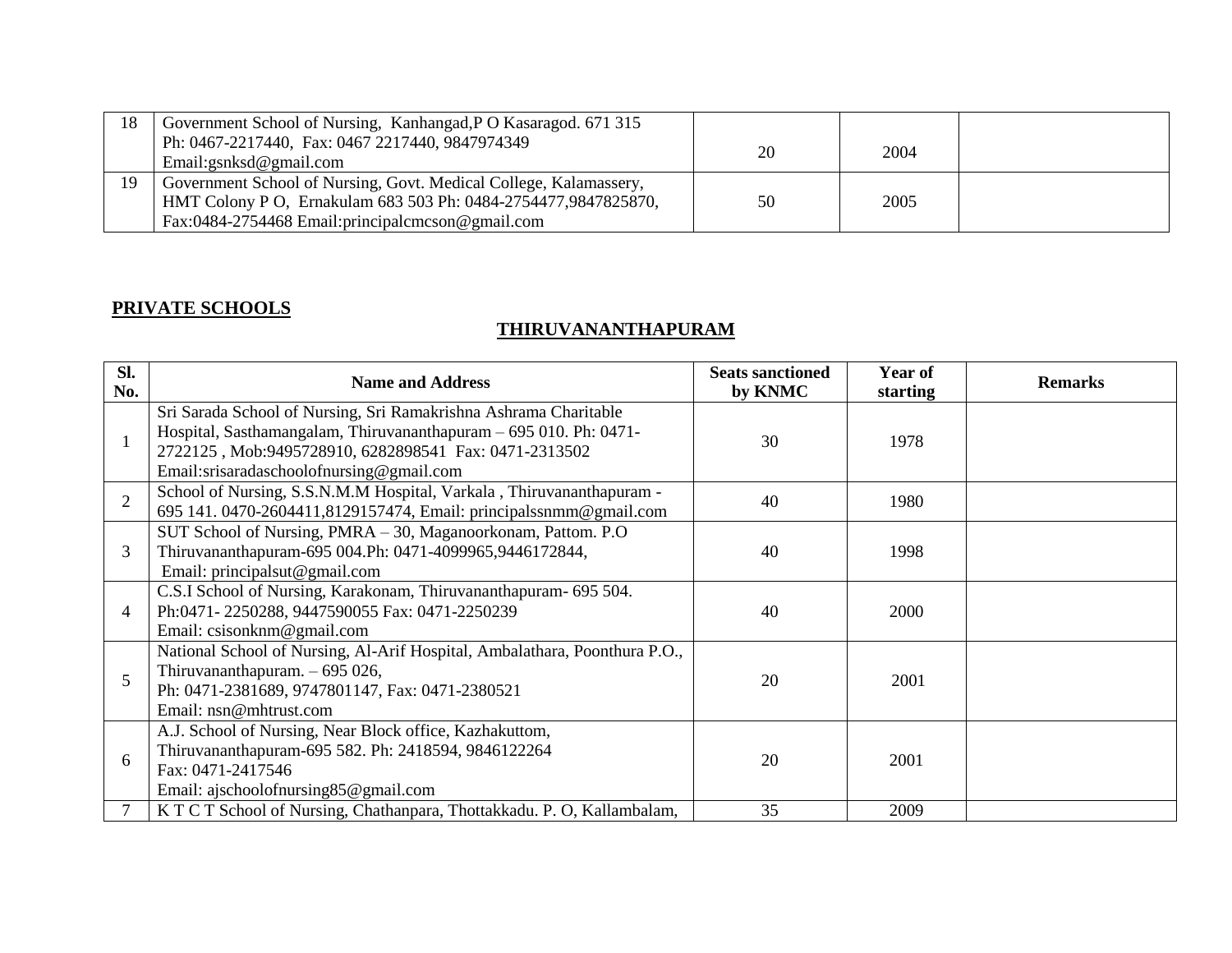|    | Trivandrum- 695 605 Ph: 9497827173,9446170190                                                                                                                                                                             |    |      |  |
|----|---------------------------------------------------------------------------------------------------------------------------------------------------------------------------------------------------------------------------|----|------|--|
|    | Email: ktctson@gmail.com                                                                                                                                                                                                  |    |      |  |
|    | Dr. Govindans School of Nursing, M.L.A.Road, Kamaleswaram,                                                                                                                                                                |    |      |  |
| 8  | Manacaud, Thiruvananthapuram 695008, Ph:0471-2458876, 9446260668<br>Email: drgovindansson@gmail.com                                                                                                                       | 20 | 2011 |  |
| 9  | B.N.V School of Nursing, BNV Hospital, Thiruvallam,<br>Thiruvananthapuram - 695 027, Ph: 0471 -2381508, 2380736, 9447037960,<br>Fax: 0471-2380735<br>Email: bnyson@yahoo.in                                               | 20 | 2011 |  |
| 10 | Credence School of Nursing, Credence Hospital, Near Ulloor Bridge,<br>Ulloor, Medical College. P O, Thiruvananthapuram – 695011, Ph: 4033322,<br>9526014228<br>Fax: $0471-4033334$ , Email:principalcsn $2015$ @gmail.com | 20 | 2011 |  |

## **KOLLAM**

| 11 | Upasana School of Nursing, RIMS, 3 <sup>rd</sup> Floor, Industrial Estate.P.O,<br>Puthuhchira, Kollam - 691 589 Ph: 0474 2020730, 9447606488<br>Email:upasananursingschool85@gmail.com               | 40 | 1985 |  |
|----|------------------------------------------------------------------------------------------------------------------------------------------------------------------------------------------------------|----|------|--|
| 12 | Benziger School of Nursing, Bishop Benziger College of Nursing Campus,<br>Sasthri Junction, Kollam-691 001.<br>Ph: 0474-2742336, 9495347743<br>Fax: 0474-2741762, Email:benzigerschool1971@gmail.com | 50 | 1971 |  |
| 13 | S.S.M School of Nursing, S.S.M Hospital, Kollam-691 001. Ph: 0474-<br>2756413, 2747022, 9747446669 Fax:2741762<br>Email: ssmson74@gmail.com                                                          | 50 | 1974 |  |
| 14 | Lourdes School of Nursing, Holy Cross Hospital, Kottiyam P.O., Kollam-<br>691 571.Ph: 0474-2530065, 9496537570 Fax: 0474 2530624<br>Email: lourdeskottiyam@yahoo.com                                 | 50 | 1961 |  |
| 15 | School of Nursing, Dr. Nair's Hospital, Asramam, Kollam-691 002.<br>Ph: 0474-2753512, 9633020669, 8547678129<br>Fax: 0474 2766186<br>Email: schoolofnursing99@yahoo.com,                             | 30 | 1994 |  |
| 16 | St. Joseph's School of Nursing, St.Joseph's Hospital, Anchal P.O, Kollam -<br>691 306. Ph: 0475-2273341, 9496547400, 9495501004                                                                      | 30 | 1994 |  |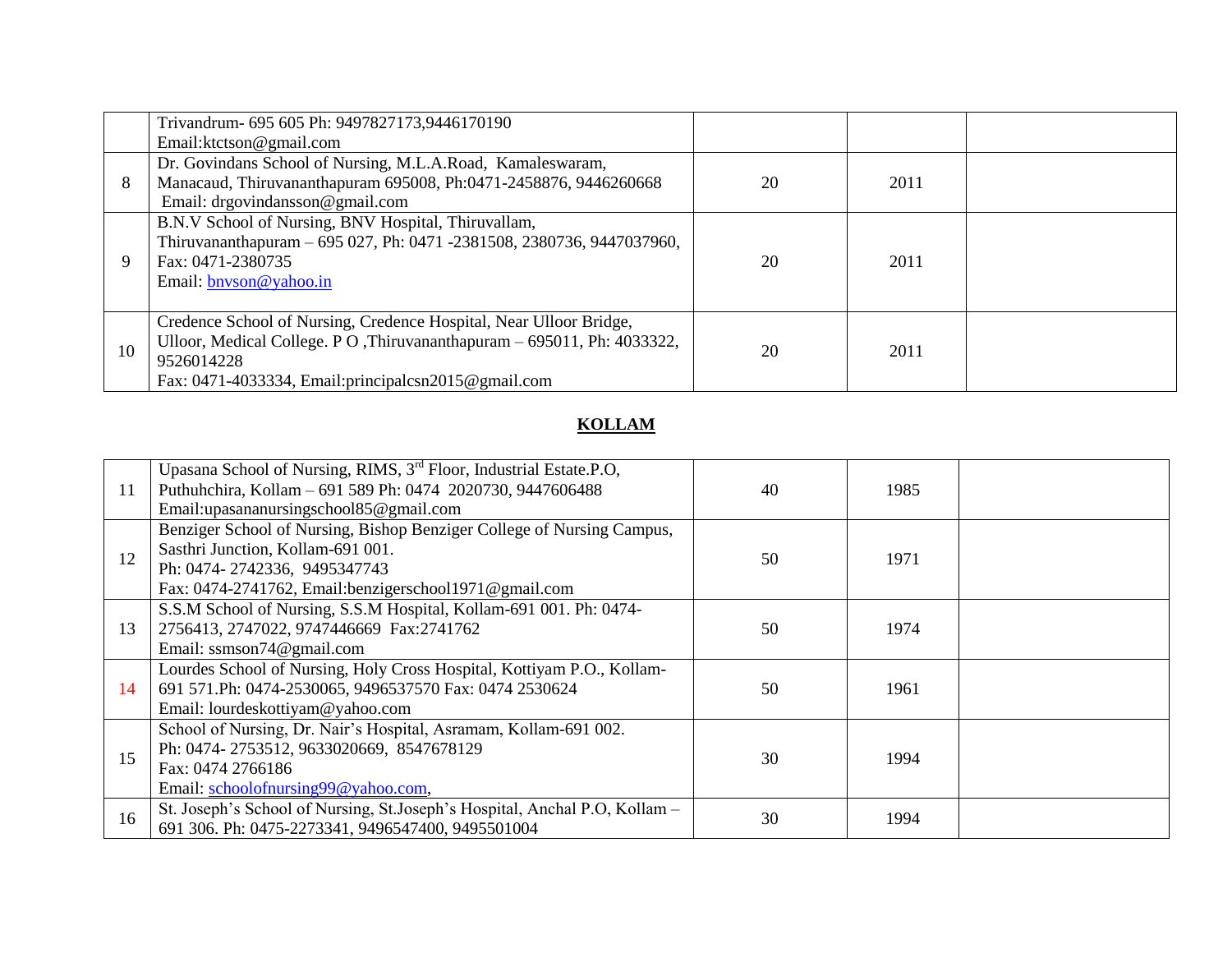|    | Email:sjsonanchal@gmail.com                                                                                                                                                                   |    |      |  |
|----|-----------------------------------------------------------------------------------------------------------------------------------------------------------------------------------------------|----|------|--|
| 17 | Kristu Jayanti School of Nursing, Loka Rakshaka Hospital, Thevalakkara<br>P.O., Kollam-690 524. Ph: 8592903507, 9072908246, 995970643<br>Emil: $k$ jsn2010@gmail.com                          | 20 | 2005 |  |
| 18 | Mar Ivanios School of Nursing, Assisi Atonement Hospital, Perumpuzha<br>P.O, Kundara, Kollam-691 504.<br>Ph: 0474-2520145, 9605136763, Fax: 0474-2520806<br>Email: marivaniosson2000@yahoo.in | 40 | 2001 |  |
| 19 | C.S.I School of Nursing, LMS. Boy's. Brigade Hospital, Kundara, Kollam-<br>691 501.Ph: 0474-2528230,9447221262<br>Email: csinursingschool@yahoo.com                                           | 30 | 2001 |  |
| 20 | Mar Theodosius Memorial Medical Mission School of Nursing, Poruvazhy,<br>P O Sasthamcotta, Kollam-690 520. Ph: 0476-2833258, 8281004353<br>Email: mtmmmson@gmail.com                          | 20 | 2001 |  |
| 21 | Parabrahma School of Nursing, Parabrahma Speciality Hospital& Research<br>Centre, Oachira, Kollam.- 690 526 Ph: 0476-2690039, 9847107153<br>Email: parabrahmasng@gmail.com                    | 20 | 2007 |  |
| 22 | Pranavam School of Nursing, MLA Road, Punalur, Kollam,<br>691 305 Ph: 0475-2221106, Fax: 0475-2221140, Mob: 9961804293,<br>Email:psn.pnr@gmail.com                                            | 20 | 2009 |  |

## **ALAPPUZHA**

| 23 | K.V. School of Nursing, K.V.M Trust, Cherthala, Maruthorvattom,<br>Alappuzha - 688 539.<br>Ph: 0478-2810980, Fax: 0478 2822478, 9995369470<br>Email: kyschoolofnursingcherthala@gmail.com     | 60 | 1984 |  |
|----|-----------------------------------------------------------------------------------------------------------------------------------------------------------------------------------------------|----|------|--|
| 24 | St. Thomas School of Nursing, St. Thomas Mission Hospital, Pallickal. P.O.,<br>Kattanam, Alappuzha-690 503. Ph: 0479-2332063, 2477777, 9497886109,<br>9495564363 Email: stmhnursing@gmail.com | 30 | 1980 |  |
| 25 | S.N.M.M School of Nursing, S.N.M.M. Hospital,<br>Cherthala .P.O Alappuzha 688 524.<br>Ph: 0478-2822506, 8281537991<br>Email: snmmsonchtl2014@gmail.com                                        | 25 | 1994 |  |
| 26 | Mother Chantal School of Nursing, Lourdes Matha Hospital, Pacha,<br>Chekkidikadu. P.O., Alappuzha-689 573 Ph: 0477-2215305, 9526697970,                                                       | 25 | 2000 |  |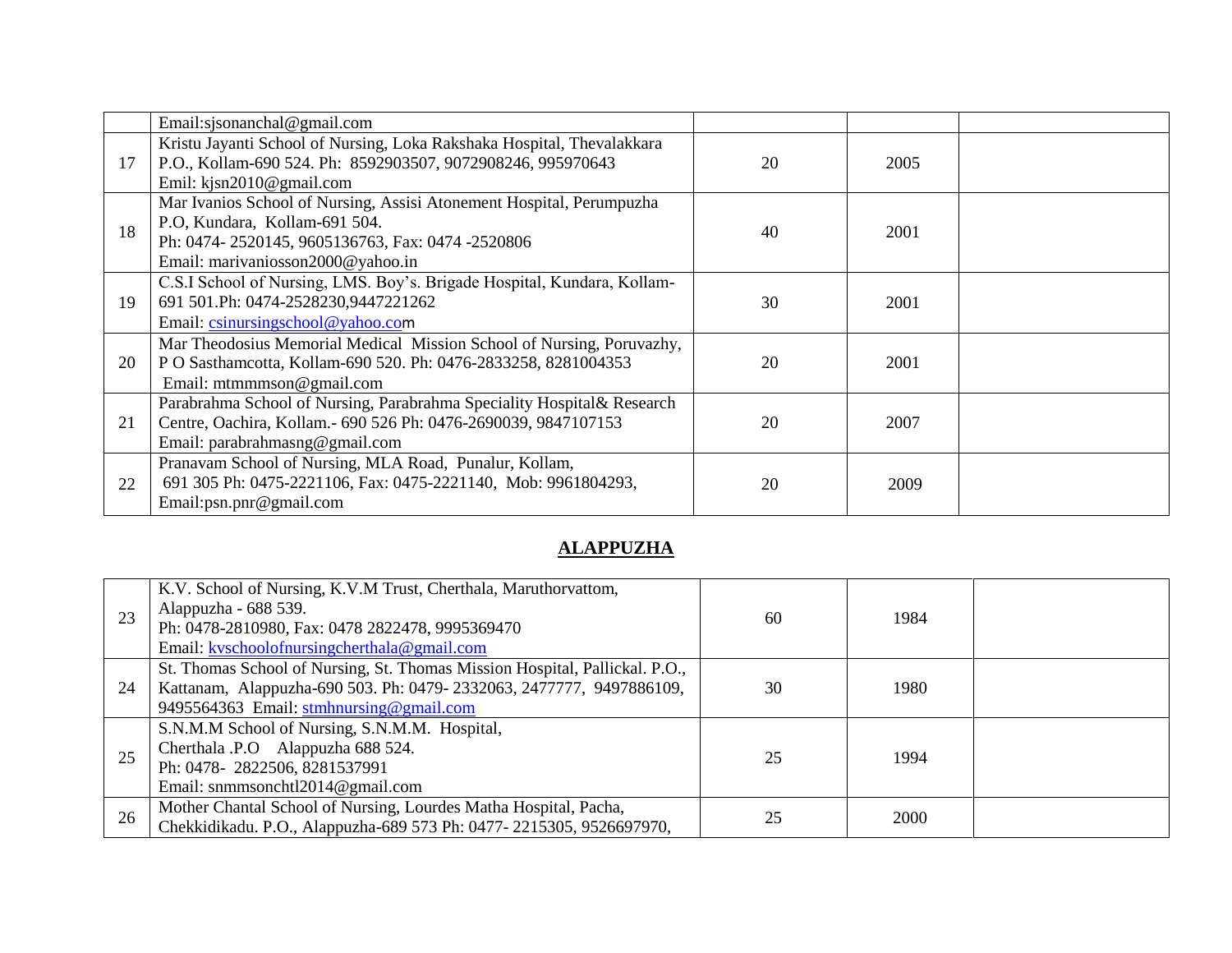|    | 7510870650                                                                 |    |      |  |
|----|----------------------------------------------------------------------------|----|------|--|
|    | Email:mcng40@yahoo.com                                                     |    |      |  |
|    | School of Nursing, St. Sebastian's Visitation Hospital, Arthunkal, PO      |    |      |  |
| 27 | Cherthala, Alappuzha 688 530. Ph: 0478-2571020, 9048962324                 | 20 | 2003 |  |
|    | Email: sonarthinkal@gmail.com                                              |    |      |  |
|    | Josco School of Nursing, Josco Junction, P.B. No. 14, Edappon, Pandalam, - |    |      |  |
| 28 | 689515.Ph: 0479-2374982, 2374687, 8606019080                               | 35 | 2000 |  |
|    | Fax: 2374942 Email: principalism@gmail.com                                 |    |      |  |
|    | K.C.M. School of Nursing, K.C.M Hospital, L.S.P.O, Nooranad,               |    |      |  |
| 29 | Alappuzha-690 571. Ph: 0479-2383538,                                       | 20 | 2002 |  |
|    | 8281039122, Email: kcmson@gmail.com                                        |    |      |  |
|    | S.K.P School of Nursing, Sreekantapuram Hospital, Kandiyoor,               |    |      |  |
| 30 | Mavelikara, Alappuzha -690 103. Ph: 0479-2304305, Mob: 9946654496          | 30 | 2005 |  |
|    | Email: skpnursing@gmail.com                                                |    |      |  |

#### **PATHANAMTHITTA**

| 31 | School of Nursing, N.S.S. Medical Mission Hospital,<br>Pandalam, Pathanamthitta - 689 501. Ph: 04734-253213, 9446978701,<br>Email: schoolofnsgnss $3@$ gmail.com                                                                                   | 30 | 1978 |  |
|----|----------------------------------------------------------------------------------------------------------------------------------------------------------------------------------------------------------------------------------------------------|----|------|--|
| 32 | School of Nursing, Thiruvalla Medical Mission Hospital, P.B No.74,<br>Thiruvalla-689 101. Ph: 0469-2619041, 0469-2626469, Fax: 0469 2618288<br>9447164893, 9495104845 (VP)<br>Email: principal.son@tmmhospital.org, principal@tmmnursingcollege.in | 20 | 1953 |  |

## **KOTTAYAM**

| 33 | Mary Queens School of Nursing, Palampra P.O., Kanjirapally, Kottayam –<br>686 518. Ph: 04828-204934, 8301017470<br>Fax:04828-205504, Email:maryqueensnkply@gmail.com | 25 | 1983 |  |
|----|----------------------------------------------------------------------------------------------------------------------------------------------------------------------|----|------|--|
| 34 | School of Nursing, Marian Medical Centre, Arunapuram P.O., Pala,<br>Kottayam – 686 574. Ph: 0482-2201519, 9496721141<br>Email: sonmarianmedicalcenter@gmail.com      | 30 | 1983 |  |
| 35 | School of Nursing, I.H.M. Hospital, Bharananganam, P.O.<br>Kottayam-686 578. Ph: 04822-238109, 9496190468<br>Fax:04822-237367                                        | 30 | 1960 |  |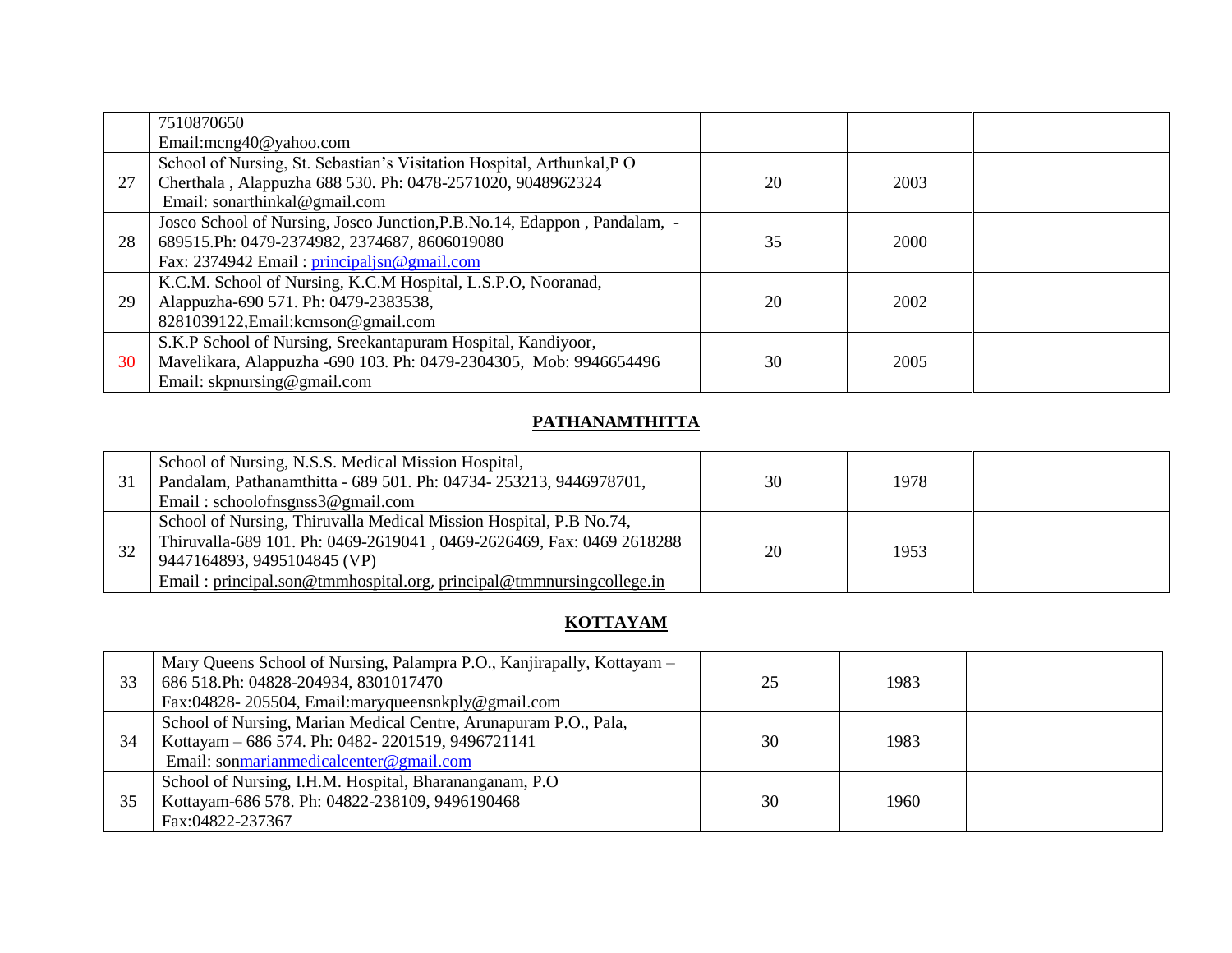|    | Email: $ihm.ngsch@gmail.com$                                                                                                        |    |      |  |
|----|-------------------------------------------------------------------------------------------------------------------------------------|----|------|--|
| 36 | Leyamma Memorial School of Nursing, Mandiram Hospital, Manganam<br>P.O., Kottayam-686 018. Ph: 0481-2578393, 9544123117, 9496262531 | 30 | 1969 |  |
|    | Email:leyammaschool@yahoo.in                                                                                                        |    |      |  |
|    | School of Nursing, Holy Ghost Mission Hospital, Muttuchira, P.O.                                                                    |    |      |  |
| 37 | Kottayam-686 613. Ph: 04829-284424,9497222620                                                                                       | 35 | 1979 |  |
|    | Fax; 04829-283636 Email: principalholyghost@yahoo.com                                                                               |    |      |  |
|    | St. Rita's School of Nursing, Nalukody P.O., Changanacherry, Kottayam-                                                              |    |      |  |
| 38 | 686 548. Ph: 0481-2447084, 9207637692                                                                                               | 25 | 2000 |  |
|    | Email: stritasnursingschool@gmail.com                                                                                               |    |      |  |
|    | School of Nursing, Bharath Hospital, Devi Chaithanya, Karapuzha,                                                                    |    |      |  |
| 39 | Kottayam-686003                                                                                                                     | 30 | 2002 |  |
|    | Ph: 0481-2580405, 9567014693 Fax:258040                                                                                             |    |      |  |
|    | Email: nursingschoolofbharath@gmail.com                                                                                             |    |      |  |
|    | Mary Katherine School of Nursing, M.K.M Hospital, Anthinadu P.O.,                                                                   |    |      |  |
| 40 | Pravithanam, Kottayam 686 651 Ph: 0482-2247927, 9446823270,                                                                         | 20 | 2002 |  |
|    | Email: mksn02@yahoo.in                                                                                                              |    |      |  |
|    | Assisi School of Nursing, Propose.P.O, Erumeli, Kottayam.686 509. 04828-                                                            |    |      |  |
| 41 | 212244, 8589997345,8589997342, Fax: 0482 8210104                                                                                    | 30 | 2005 |  |
|    | Email: assisischoolofnursing@gmail.com                                                                                              |    |      |  |

## **IDUKKI**

| 42 | Holy Family School of Nursing, Muthalakodam P.O., Thodupuzha,<br>Idukki-685 605 Ph: 04862-224596, 8281908963 Fax: 04862 -221061 | 35 | 1982 |                     |
|----|---------------------------------------------------------------------------------------------------------------------------------|----|------|---------------------|
|    | Email: hfsonmt@gmail.com                                                                                                        |    |      |                     |
|    | School of Nursing, Bishop Vayalil Medical Centre, Moolamattom P.O.                                                              |    |      |                     |
| 43 | Idukki-685 589. Ph: 04862-252877, 9946496339                                                                                    | 30 | 1994 |                     |
|    | Fax: 04862-253451, Email: bynsmoolamattom@gmail.com                                                                             |    |      |                     |
|    | Morning Star School of Nursing, Nazareth Hill, Adimaly, Idukki                                                                  |    |      |                     |
| 44 | 685 561.Ph: 04864-224016, Fax: 04864-225501, 9633467335                                                                         | 25 | 1997 |                     |
|    | Email:nazarethhill@yahoo.com, morningstarnursingschool@gmail.com                                                                |    |      |                     |
|    | School of Nursing, Karuna Hospital, Nedumkandam P.O Idukki-685 553.                                                             |    |      |                     |
| 45 | Ph: 04868-233925, 9447823343                                                                                                    | 30 | 2000 | No admission during |
|    | Fax:04868 -233935 Email:karunaschoolofnursing.ndkm@hotmail.com                                                                  |    |      | 2018-19             |
| 46 | School of Nursing, M.M.T. Hospital, Mundakayam East P.O, Mundakayam                                                             | 30 | 2001 |                     |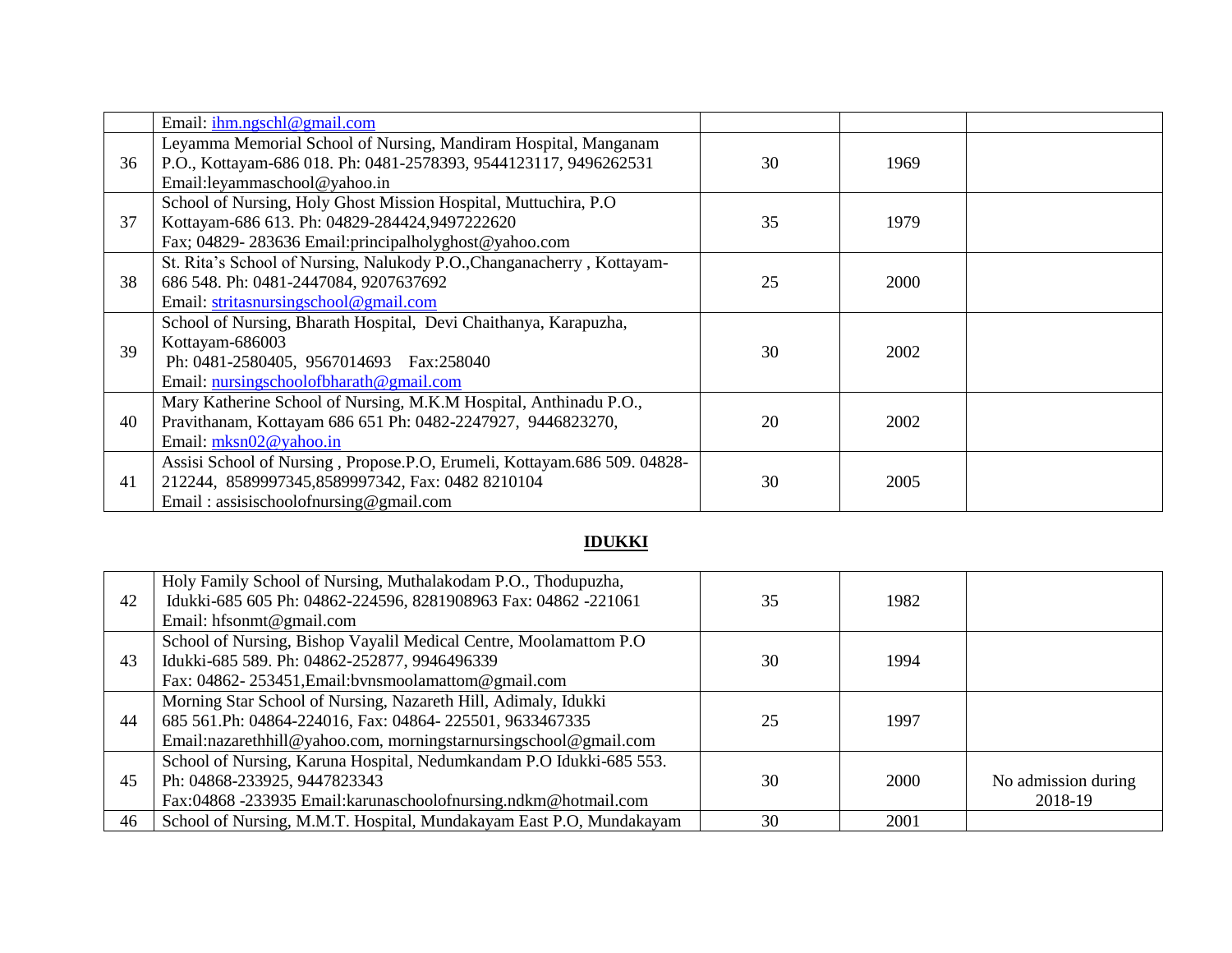|    | Idukki - 686 513. Ph: 9446463300, 9539823124 Fax: 04869-280358, |    |      |  |
|----|-----------------------------------------------------------------|----|------|--|
|    | Email:mmtschoolmdm@gmail.com                                    |    |      |  |
|    | School of Nursing. Idukki District Co-operative Hospital,       |    |      |  |
| 47 | Thodupuzha, Idukki – 685 584,                                   | 20 | 2008 |  |
|    | Ph: 04862 -223696, 9447754330,                                  |    |      |  |
|    | Fax: $04862 - 229399$ Email:sonidch@gmail.com                   |    |      |  |
|    | School of Nursing Chazhikattu Hospital (P) Ltd, Riverview Road  |    |      |  |
| 48 | Thodupuzha, Idukki . 685 584 Ph: 0486-2224450 Mob:9961987230    | 20 | 2009 |  |
|    | Fax: 300400, Email: principal.chazhikattu@gmail.com             |    |      |  |

## **ERNAKULAM**

| 49 | San Joe School of Nursing, San Joe Hospital, Perumbavoor, P.O Ernakulam-<br>683 542, Ph: 0484-2593895, 9847277323, Fax: 0484 -2590712<br>Email:sanjoensg@gmail.com                             | 25 | 1985 |  |
|----|------------------------------------------------------------------------------------------------------------------------------------------------------------------------------------------------|----|------|--|
| 50 | St. Joseph's School of Nursing, St. Joseph's Hospital, Kothamangalam,<br>Ernakulam -686 691. Ph: 0485-2827291, 8281548965<br>Email:st.josephnursingschool2007@yahoo.co.in                      | 40 | 1976 |  |
| 51 | School of Nursing, Mar Baselios Medical Mission Hospital, Thankalam,<br>Kothamangalam P.O, Ernakulam-686 691. Ph: 0485-2851010, Fax: 0485<br>2823982, 9446208370 Email: mbmmns@gmail.com       | 40 | 1981 |  |
| 52 | Little Flower School of Nursing, Little Flower Hospital& Research Centre,<br>Angamaly, Ernakulam -683 572. Ph: 0484-2458074, 9495248530<br>Fax:2452646, Email: gnm@lfhospital.org              | 50 | 1966 |  |
| 53 | School of Nursing, Mar Augustine Jubilee Mission Hospital, Edappally,<br>Cochin- 682 024. Ph: 0484-2343239, 9961554761, 9947157755,<br>Email: majnursingschool@gmail.com                       | 30 | 1981 |  |
| 54 | School of Nursing, Lisie Hospital, Cochin, 682018 Ph: 0484-2402044,<br>2755324, 9544370988 Fax:0484-2403877 Email:lson@gmail.com                                                               | 50 | 1963 |  |
| 55 | Lourdes School of Nursing, Sidhi Sadan, Chembumukku, Thrikkakkara<br>P.O., Kochi, -682 021. Ph: 0484-2421998, 2422143, Fax: 0484-2422114,<br>9496533444 Email:lourdesschoolofnursing@gmail.com | 50 | 1969 |  |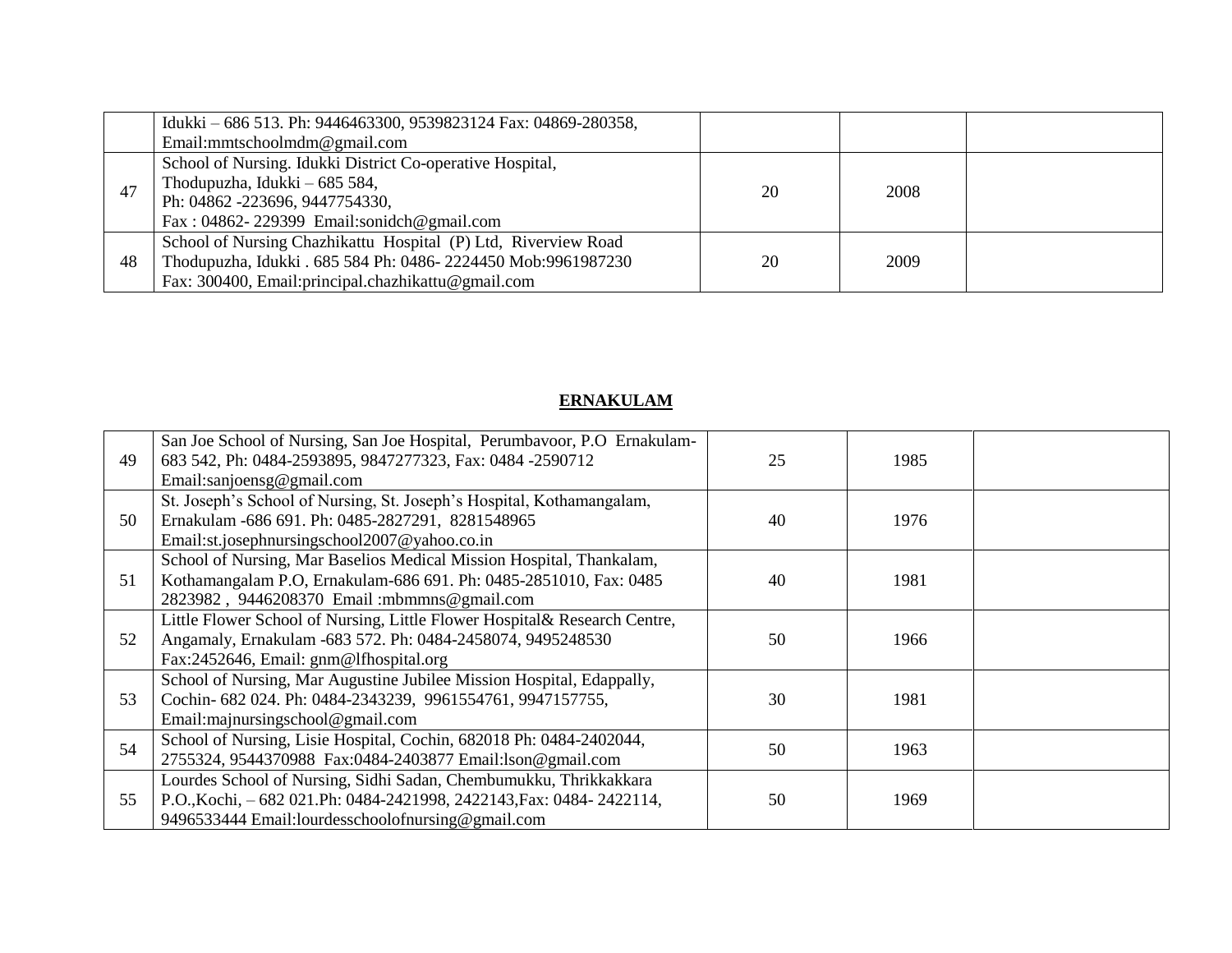|    | School of Nursing, Medical Trust Hospital, M.G. Road, Kochi, Ernakulam-   |    |      |  |
|----|---------------------------------------------------------------------------|----|------|--|
| 56 | 682 016. Ph: 0484-2358549, 9447855951 Fax: 0484 -2358031,                 | 50 | 1977 |  |
|    | Email: sonmth2012@gmail.com,                                              |    |      |  |
| 57 | School of Nursing, Devamatha Hospital, Koothattukulam P.O., Ernakulam-    | 30 | 1994 |  |
|    | 686 662. Ph: 0485-2251344,8304036346, Email: principaldmh@gmail.com       |    |      |  |
|    | School of Nursing, Indira Gandhi Co-Operative Hospital, Kadavanthra,      |    |      |  |
| 58 | Kochi-682 020. Ph: 0484-2206734, 2204110. 9961303722                      | 30 | 1996 |  |
|    | Fax:0484 2206534, Email: indiragand his chool of nursing @ gmail.com      |    |      |  |
|    | School of Nursing, Don Bosco Hospital, North Paravur,                     |    |      |  |
| 59 | Ernakulam 683 513. Ph: 0484-2441437, 2443637, 8592955892                  | 30 | 2000 |  |
|    | Email: dbsnekm@gmail.com                                                  |    |      |  |
|    | School of Nursing, Cochin Port Trust Hospital, W. Island, Cochin-682 003. |    |      |  |
| 60 | Ph: 0484-2667401, 2582730, 9895672481                                     | 20 | 2000 |  |
|    | Email:nursingschoolcpth2000@gmail.com                                     |    |      |  |
|    | School of Nursing, Nirmala Medical Centre, Kizhakkekara,                  |    |      |  |
| 61 | Muvattupuzha, P.O. Muvattupuzha, Ernakulam - 686 661. Ph: 0485-2833846,   | 30 | 2002 |  |
|    | 9497028606, Fax: 0485 - 2831850                                           |    |      |  |
|    | Email:nirmalanursingschool@gmail.com                                      |    |      |  |
|    | School of Nursing, P.S Mission Hospital, Maradu,                          |    |      |  |
| 62 | Cochin-682 304. Ph: 0484-2707211, 8281866568                              | 40 | 2003 |  |
|    | Email; principalpsnsg@gmail.com                                           |    |      |  |
|    | School of Nursing, Vimala Hospital, Kanjoor,                              |    |      |  |
| 63 | Ernakulam-683 575.Ph: 0484-2466936, 9747170962                            | 35 | 2004 |  |
|    | Email: vimalason@gmail.com                                                |    |      |  |

## **THRISSUR**

| 64 | School of Nursing, Lal Memorial Hospital, Madayikonam. P.O., Irinjalakuda,<br>Thrissur-680 712. Ph: 0480-2826799, 9497315366<br>Email: lalnursingschool@gmail.com            | 20 | 1982 | Restarted - 2015 |
|----|------------------------------------------------------------------------------------------------------------------------------------------------------------------------------|----|------|------------------|
| 65 | School of Nursing, Sacred Heart Mission Hospital, Pullur, PO<br>Irinjalakuda, Thrissur 680 683. Ph: 0480-2821384, 7034446355<br>Fax:0480-2823128, Email:shsnpullur@gmail.com | 30 | 1981 |                  |
| 66 | School of Nursing, Bishop Alappat Mission Hospital,<br>Karanchira, Kattoor, P.O Thrissur-680 702.<br>Ph: 0480-2876318, 8289867045, Fax:0 480-2670250                         | 25 | 1979 |                  |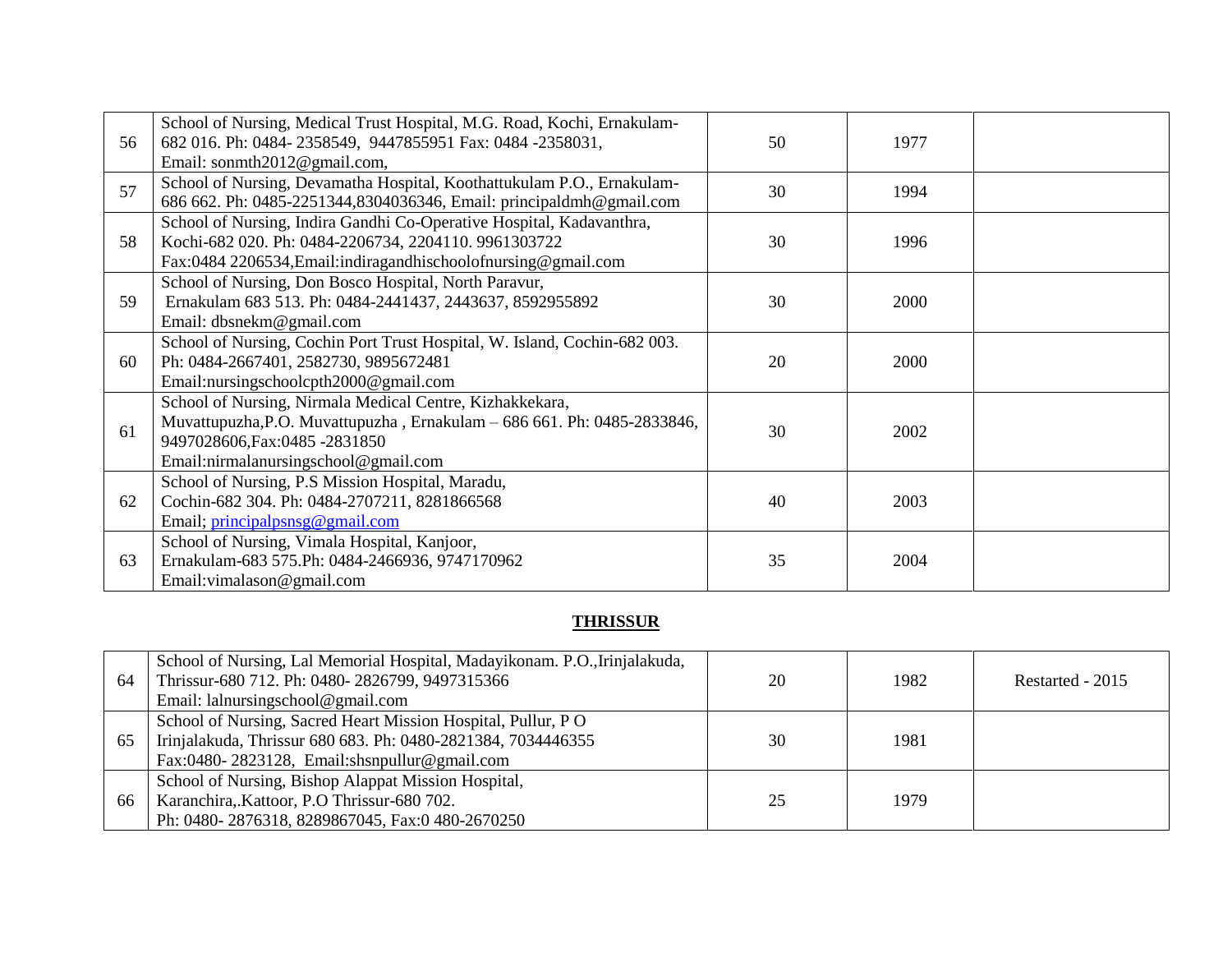|    | Email:schoolnsgkaranchira@gmail.com                                         |    |            |  |
|----|-----------------------------------------------------------------------------|----|------------|--|
|    | Jubilee Mission School of Nursing, Jubilee Gardens, Jubilee Mission P.O.,   |    |            |  |
| 67 | Kachery, Thrissur-680 005.                                                  | 50 | 1966       |  |
|    | Ph: 0487-2428010, 8156878424 Fax: 0487-2422157                              |    |            |  |
|    | Email: jmson1966@gmail.com                                                  |    |            |  |
|    | Amala School of Nursing, Amala Cancer Hospital Society, Amala Nagar,        |    |            |  |
| 68 | Thrissur 680 555- Ph: 0487-2304151,8301832606                               | 40 | 1979       |  |
|    | Fax:0487 -2307020 Email: gnm.principal@yahoo.in                             |    |            |  |
|    | School of Nursing, St. Joseph's Hospital,                                   |    |            |  |
| 69 | Choondal, Thrissur-680 502, Ph: 04885-236863, 9744199868                    | 50 | 1978       |  |
|    | Email: stjosephnursingschool3@gmail.com                                     |    |            |  |
|    | School of Nursing, St. James Hospital, Chalakudy.P.O, Thrissur-680 307.     |    |            |  |
| 70 | Ph: 0480-2710197, 8606807404 Fax:0480-2709900                               | 30 | 1994       |  |
|    | Email:stjamesnsgschool197@gmail.com                                         |    |            |  |
|    | School of Nursing, Maria Theresa Hospital, Kuzhikkattussery, P.O, Thrissur- |    |            |  |
| 71 | 680 697. Ph: 0480-2786838, 8547186838,                                      | 25 | 1994       |  |
|    | Email: mtknursingschool@gmail.com                                           |    |            |  |
|    | School of Nursing, San Jos Parish Hospital, Pavaratty,                      |    |            |  |
| 72 | Thrissur-680 507. Ph: 0487-2643366, 9633060777                              | 20 | 1994       |  |
|    | Email: sjphpavarattytcr@gmail.com                                           |    |            |  |
|    | Mary Immaculate School of Nursing, Engandiyur, P.O Thrissur 680 615.        |    |            |  |
| 73 | Ph: 0487-2292758,9387216994                                                 | 25 | 1995       |  |
|    | Email:minursingschool@gmail.com                                             |    |            |  |
|    | School of Nursing, St. Vincent De Paul Hospital,                            |    |            |  |
| 74 | Ollur.P.O, Thrissur- 680 306. Ph: 0487-2350173, 9037224708, 9544315006      | 25 | 2000       |  |
|    | Email: nursingschoolsvdp2000@gmail.com                                      |    |            |  |
|    | School of Nursing, M.O.S.C. Medical Mission Hospital, Aduppootty Hills,     |    |            |  |
| 75 | Kunnamkulam.P.O., Thrissur -680 503                                         | 25 | 2002       |  |
|    | Ph: 04885-222944, 8089237915 Fax:04885-223780                               |    |            |  |
|    | Email: moscmmkkmson@gmail.com                                               |    |            |  |
|    | Abdul Wahab Memorial Rajah School of Nursing, Muthuvatoor,                  |    |            |  |
| 76 | Chavakkad.P.O Thrissur - 680 506Ph: 0487-2552429, 7012421433,               |    | 20<br>2001 |  |
|    | 7559949870, Email:rajahnursingschool@gmail.com                              |    |            |  |
|    | Ansar School of Nursing, Ansar Nagar, Perumpilavu, Karikkad P.O Thrissur-   |    |            |  |
| 77 | 680 519. Ph: 04885-281320, 282078, 9446064755                               | 20 | 2002       |  |
|    | Email:ansarschoolofnursing@gmail.com, info@ansarhospital.com                |    |            |  |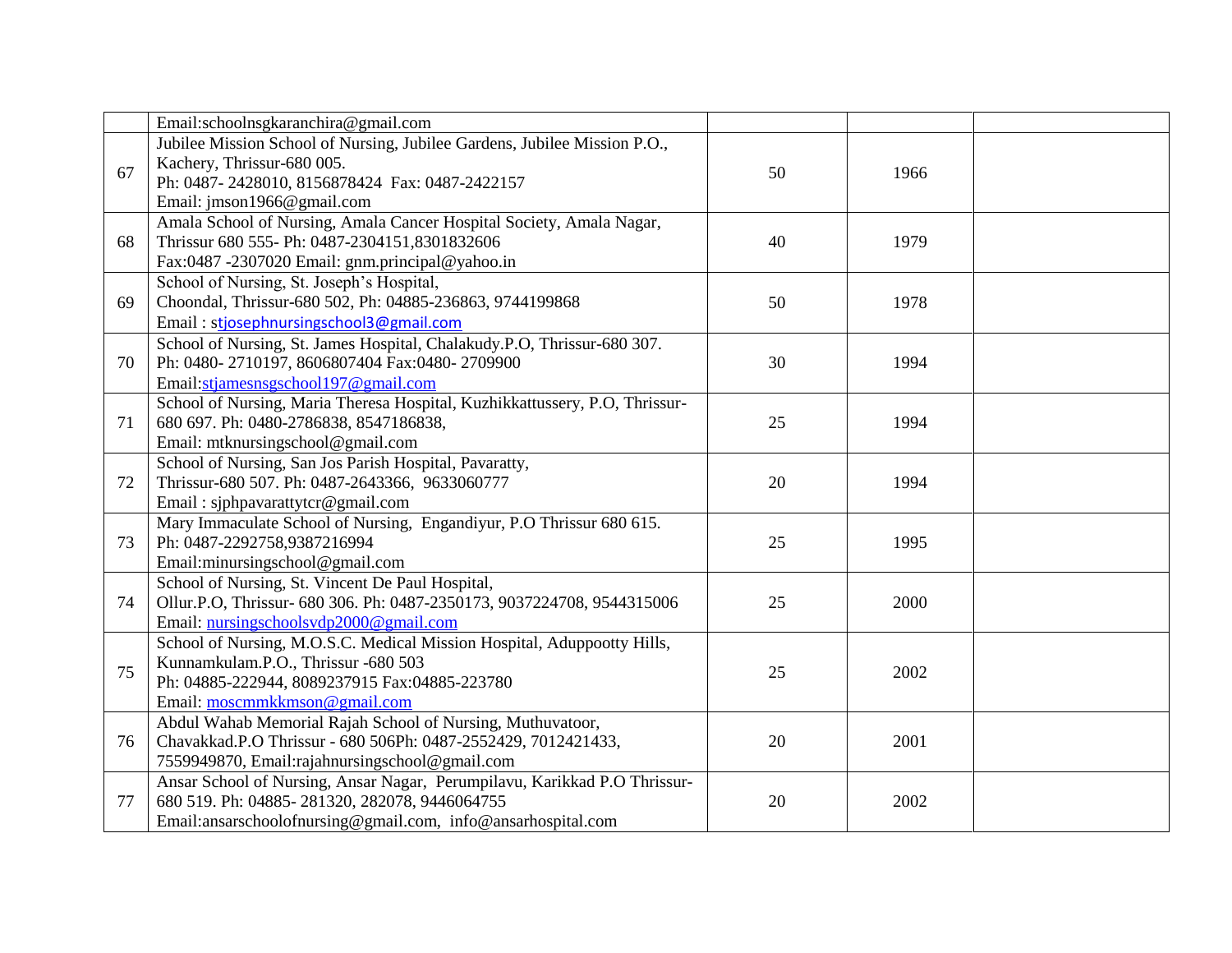| 78 | Irinjalakuda Co-operative School of Nursing, Kolothunpady,<br>Nadavaramba. P.O.Thrissur.680 661. Ph: 0480-2670700,9496044495<br>Fax: 0480-2831310 Email: icsonijk@gmail.com,<br>school@cooperativehospital.com | 25 | 2004 |  |
|----|----------------------------------------------------------------------------------------------------------------------------------------------------------------------------------------------------------------|----|------|--|
| 79 | Trichur District Co-operative School of Nursing, Shornur Road, Thrissur 680<br>001. Ph: 0487-233550,2335551, 9349270704, Email:tdchnschool@gmail.com                                                           |    | 2005 |  |
| 80 | Modern Hospital School of Nursing, Kodungallur, Thrissur 680 664.<br>Ph: 0480 2672744,9645723936 Fax: 0480 2808422<br>Email:schoolofnursing@modernhospital.com                                                 | 20 | 2005 |  |

## **MALAPPURAM**

| 81 | K.P.M. School of Nursing, Orchid Institute of Health Care and Research,<br>Downhill.P O, Malappuram-676 519.<br>Ph: 0483-2735319, 9605815498, Fax: 0483 2735279,<br>Email: kpmschoolofnursing@gmail.com        | 40 | 1993 | No admission during<br>2018-19 |
|----|----------------------------------------------------------------------------------------------------------------------------------------------------------------------------------------------------------------|----|------|--------------------------------|
| 82 | School of Nursing, P.M.S.A. Memorial Malappuram District<br>Co-operative Hospital Ltd., UP Hill, Malappuram-676 505.<br>Ph: 0483-2735008, 9846240190<br>Email: pmsaschoolof nursing @gmail.com                 | 20 | 2000 |                                |
| 83 | MES School of Nursing, MES Medical College Hospital, Palachode P.O.,<br>Perinthalmanna, Malappuram - 679 338. Ph: 04933-298380, 298415,<br>8129117975 Fax: 04933-258309 Email: nursingmes@gmail.com            | 20 | 2005 |                                |
| 84 | M.K.H. School of Nursing, M.K. Haji Orphanage Hospital, Thirurangadi,<br>Malappuram - 676 306.Ph: 0494 2465753, 7994828614, 9446252761<br>Fax: 0494-2460583 Email: mkhson2005@gmail.com                        | 25 | 2005 |                                |
| 85 | School of Nursing, E.M.S.Memorial Co-op. Hospital & Research Centre,<br>Perinthalmanna, Malappuram - 679 322.<br>Ph: 04933-218886, 9846124192 Fax:04933-225756<br>Email: principalemsschoolofnursing@gmail.com | 60 | 2006 |                                |
| 86 | NIMS School of Nursing, NIMS Hospital, Vaniyambalam.P.O, Wandoor,<br>Malappuram 679339. Ph: 04931-248015, 9745085234<br>Email: principalnimsson@gmail.com                                                      | 20 | 2007 |                                |

#### **PALAKKAD**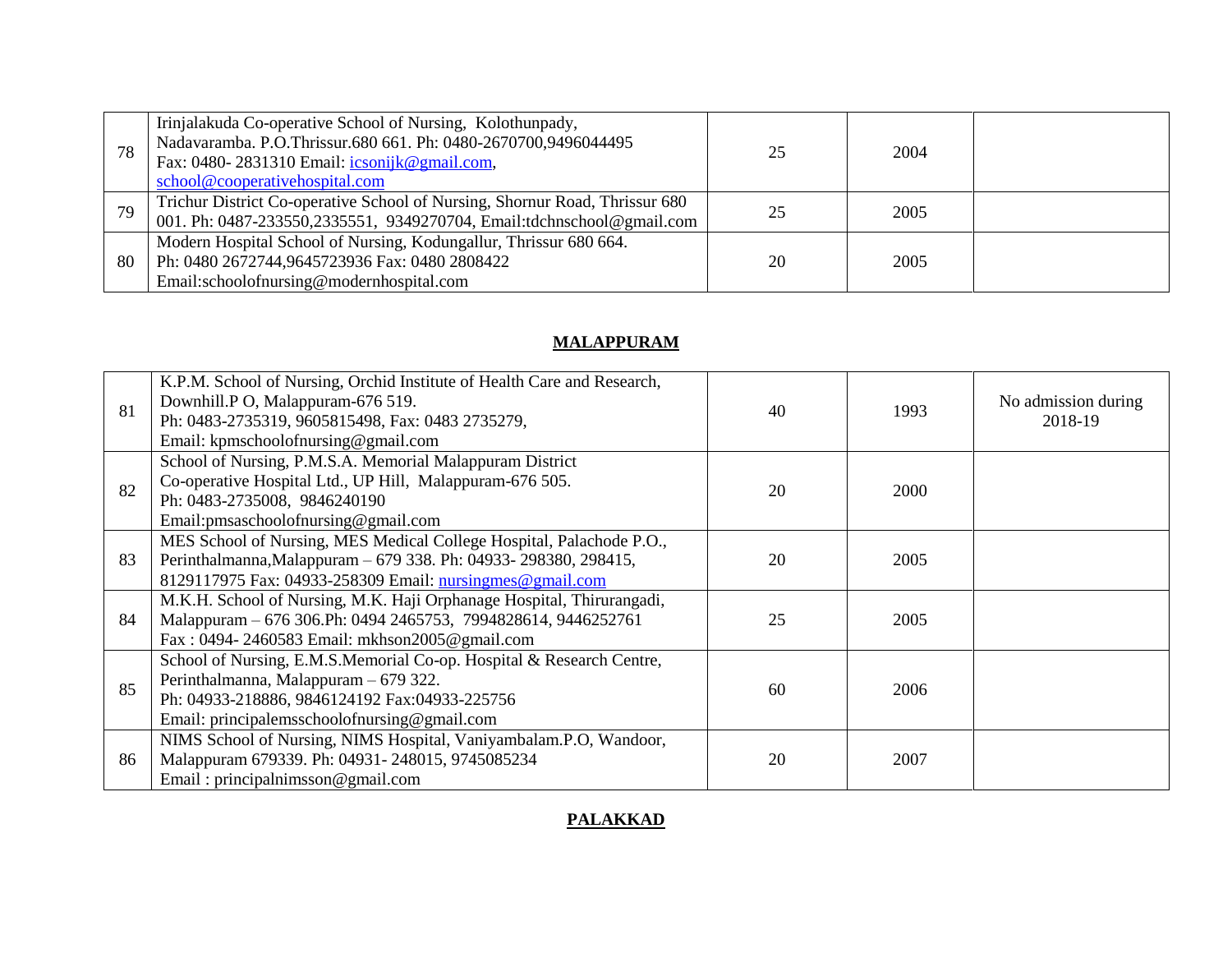| 87  | Assumption School of Nursing, Kanhirapuzha P.O, Palakkad -678 591.<br>Ph: 04924-238026, 9447856485 | 20 | 1996 |  |
|-----|----------------------------------------------------------------------------------------------------|----|------|--|
|     | Email: assumsnkpuzha@gmail.com                                                                     |    |      |  |
|     | Deenabandhu School of Nursing, Esaf Hospital and Research Centre,                                  |    |      |  |
| 88  | Thachampara.P.O, Palakkad -678 593 Ph: 04924-244500, 9388349384                                    | 30 | 2000 |  |
|     | Email: dbnsthachampara@gmail.com                                                                   |    |      |  |
|     | Valluvanadu School of Nursing, Kaniampuram.P.O., Ottapalam,                                        |    |      |  |
| -89 | Palakkad - 679 104. Ph: 0466-2344917, 8138066834                                                   | 25 | 2001 |  |
|     | Email: valluvanadhospital@yahoo.com                                                                |    |      |  |
|     | School of Nursing, Crescent Medical Centre, Alathur, Palakkad - 678 541.                           |    |      |  |
| 90  | Ph: 04922 -223422, 9447614838 Fax: 04922-225333,                                                   | 20 | 2001 |  |
|     | Email:soncrescent@gmail.com                                                                        |    |      |  |

## **KOZHIKODE**

| 91 | P.V.S. Nursing School and Education Trust, Railway Station Road,<br>Kozhikode-673 002. Ph: 0495-2301133, 9447296257<br>Email: pyssonclt@gmail.com                                   | 40 | 1980        |                  |
|----|-------------------------------------------------------------------------------------------------------------------------------------------------------------------------------------|----|-------------|------------------|
| 92 | School of Nursing, Nirmala Hospital, Marikunnu P.O.,<br>Calicut – 673 012. Ph: 0495-2730495, 0495-2730211, 9495728030,<br>Fax: 0495-2730215, Email:sonnirmalaclt@gmail.com          | 30 | 1969        |                  |
| 93 | National Hospital School of Nursing, Indira Gandhi Road, Kozhikode -<br>673 001. Ph: 0495-2727385, 7025731333, Fax: 0495-3919732, 9447904482<br>Email: schoolofnursing110@gmail.com | 50 | 1994        | Restarted - 2016 |
| 94 | Baby Memorial School of Nursing Kuthiravattom P.O., Kozhikode -673<br>016.Ph: 0495-2744739, 2744539, 9497618816<br>Fax:2723230, Email:bmson@babymhospital.org                       | 60 | 1995        |                  |
| 95 | Santhi School of Nursing, Peace Valley, Venappara, Omessery, Kozhikode -<br>673 582. Ph: 0495-2282044, 9846011750, 8547358262 Fax:2281303,<br>Email: principalsonsanthi@gmail.com   | 30 | <b>2000</b> |                  |
| 96 | School of Nursing, Lisa Hospital, Thiruvambady,<br>Kozhikode – 673 603. Ph: 0495-2255455, 9526024554, 9447632651,<br>Email: lisaschoolofnursing@gmail.com                           | 20 | 2002        |                  |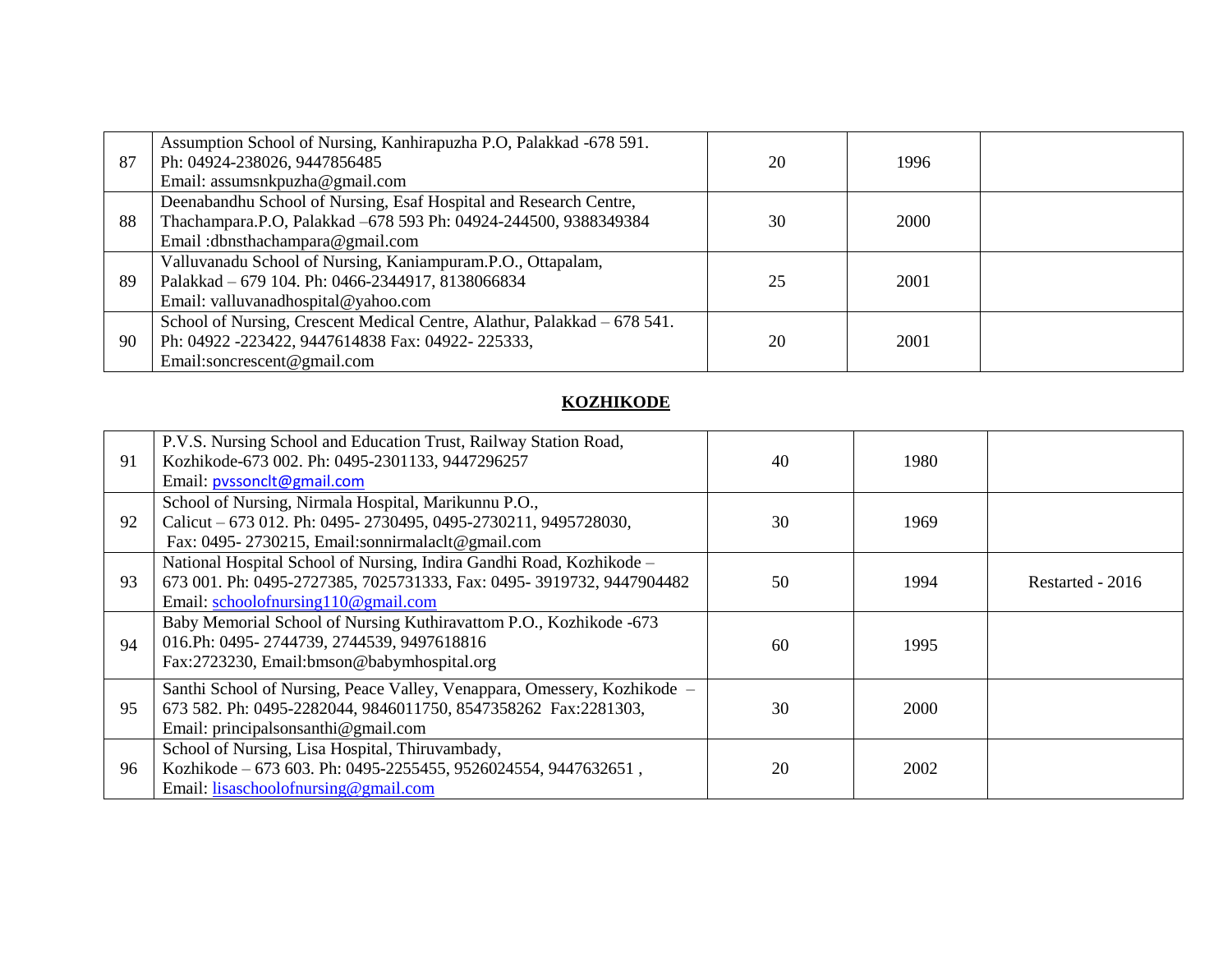| 97  | School of Nursing, The Kozhikode District Co-operative Hospital Ltd.,<br>Eranhipalam, Kozhikode – 673 006. Ph: 0495-2760230, 9995334117,<br>Email: kdch2003@gmail.com        | 30 | 2004 |  |
|-----|------------------------------------------------------------------------------------------------------------------------------------------------------------------------------|----|------|--|
| 98  | K.M.C.T. School of Nursing, Manassery P.O, Mukkam, Kozhikode – 673<br>602. Ph: 0495-2296226, 9645253833,7736318687<br>Fax: 0495 2299226 Email: principal kmctson @gmail.com, | 30 | 2005 |  |
| -99 | Badagara Co-operative Institute of Nursing and Research Centre, Vatakara,<br>Kozhikode – 673 101.Ph: 0496-2524654, 9495740392<br>Fax:2524811, Email: sahakaranavtk@yahoo.com | 30 | 2006 |  |

### **KANNUR**

| 100 | A.K.G. Memorial Co-operative School of Nursing, Mavilayi, P.O Kannur-<br>670 622. Ph: 0497-2828700, Fax; 2827108, 9446359623<br>Email: akgmchson@gmail.com                                                             | 50 | 1985 |                                |
|-----|------------------------------------------------------------------------------------------------------------------------------------------------------------------------------------------------------------------------|----|------|--------------------------------|
| 101 | School of Nursing, Koyili Hospital, Pallikunnu, Kannur – 670 004.<br>Ph: 0497-2714443, 9497842825, Fax: 0497 2765801<br>Email: koyilischoolofnursing@gmail.com                                                         | 40 | 1982 |                                |
| 102 | School of Nursing, St. Martin De Porres Hospital, Cherukunnu, P.O, Kannur<br>$-670$ 301. Ph: 0497-2860634, 9207828734<br>Fax: 0497 2860634, Email:martindeporresson@gmail.com                                          | 30 | 1983 | No admission during<br>2018-19 |
| 103 | B.K.J.M School of Nursing, Josgiri Hospital,<br>Thalassery, Kannur - 670 101. Ph: 0490-2324770, 9446519770, 8281813136<br>Fax; 0490 2322728, Email:bkjmson@gmail.com                                                   | 25 | 2000 |                                |
| 104 | School of Nursing, Lourde Hospital, Vellikeel Road Jn., Ariyil P.O, Pattuvam<br>Thaliparamba, Kannur 670 143. Ph: 0460-2220693, 9526799636,<br>7510213593<br>Fax: 0460-2220693, Email: lourdeschoolofnursing@gmail.com | 20 | 2001 |                                |
| 105 | School of Nursing, Dhanalakshmi Hospital, Kakkad, Kannur-<br>670 005.Ph: 0497-2709734, 9072321332, 9961554350<br>Fax:0497-2705290, Email:principal_dson@yahoo.com,<br>dhanalakshmischoolofnursing@gmail.com            | 40 | 2001 |                                |
| 106 | Christu Raj School of Nursing, Thokkilangadi,<br>Nirmalagiri P.O., Kannur 670 701. Ph: 0490 2366767, 2365733, 9846439921,<br>Fax: 0490 2365733. Email:christurajson@gmail.com                                          | 25 | 2002 |                                |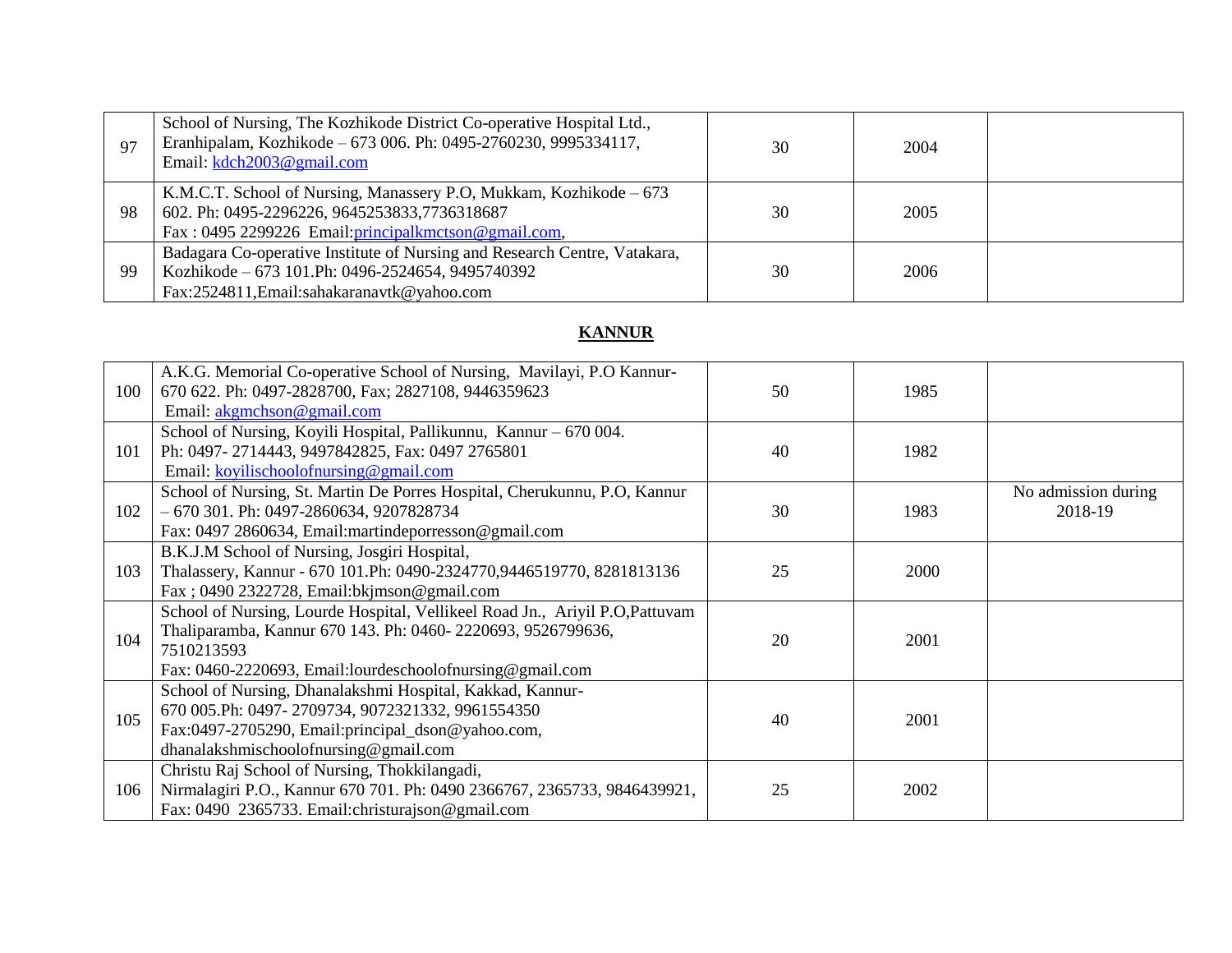| 107 | School of Nursing, Academy of Medical Sciences, Pariyaram, Kannur – 670<br>503. Ph: 0497-2808130,2808111, Ext. 2157, 2139, 9496420842 Fax: 0497<br>2808125 Email: sonpariyaram@gmail.com | 50 | 2002 |  |
|-----|------------------------------------------------------------------------------------------------------------------------------------------------------------------------------------------|----|------|--|
| 108 | School of Nursing, Taliparamba Co-operative Hospital Society Ltd.,<br>Taliparamba, Kannur. 670 141 Ph: 0460-2300261,<br>Mob: 9747852814, 6282583340 Email:sontaliparamba@gmail.com       | 30 | 2008 |  |

## **WAYANAD**

| 109 | School of Nursing, Fathima Mata Mission Hospital, Kalpetta, Wayanad –<br>673 121. Ph: 04936-204016,9562707766, Email: fmns11@gmail.com             | 25 | 1995 |  |
|-----|----------------------------------------------------------------------------------------------------------------------------------------------------|----|------|--|
| 110 | Assumption School of Nursing, Sultan Bathery, P.O. Wayanad. - 673 592.<br>Ph: 04936-221622, 9526735668<br>Email: assumptions on bathery @gmail.com | 35 | 2001 |  |
| 111 | Vinayaka School of Nursing, Old Shafi Road, Sultan Bathery, Wayanad -<br>673 592. Ph: 04936-212004, 9656513072<br>Email: vinayakason@gmail.com     | 30 | 2006 |  |

### **KASARAGOD**

| 112 | Malik Deenar School of Nursing, Thalangara, P.O., Kasaragod – 671 122.<br>Ph: 04994-227766,9995892388, Email:mdsonksd1973@gmail.com,                                                     | 20 | 1973 |                              |
|-----|------------------------------------------------------------------------------------------------------------------------------------------------------------------------------------------|----|------|------------------------------|
| 113 | School of Nursing, Manzoor Hospital, Manikoth.P.O, Kanhangad, Kasaragod<br>$-671$ 329. Ph: 0467-2202070, 9847886570<br>Fax;0467-2202170 Email:thresiakurian@gmail.com                    | 35 | 2000 |                              |
| 114 | School of Nursing, Kasaragod Institute of Medical Sciences, Aswini Nagar,<br>Kasaragod – 671 121. Fax: 04994-219412<br>Ph: 04994-219425, 9633401929<br>Email: kimskasaragodson@gmail.com | 25 | 2002 | No admission from<br>2017-18 |
| 115 | Carewell School of Nursing, Carewell Hospital, Nullipady,<br>Kasaragod - 671 121. Ph: 04994-4230931,9747390124<br>Fax: 04994-23077, Email:carewellnsgs@gmail.com                         | 20 | 2002 |                              |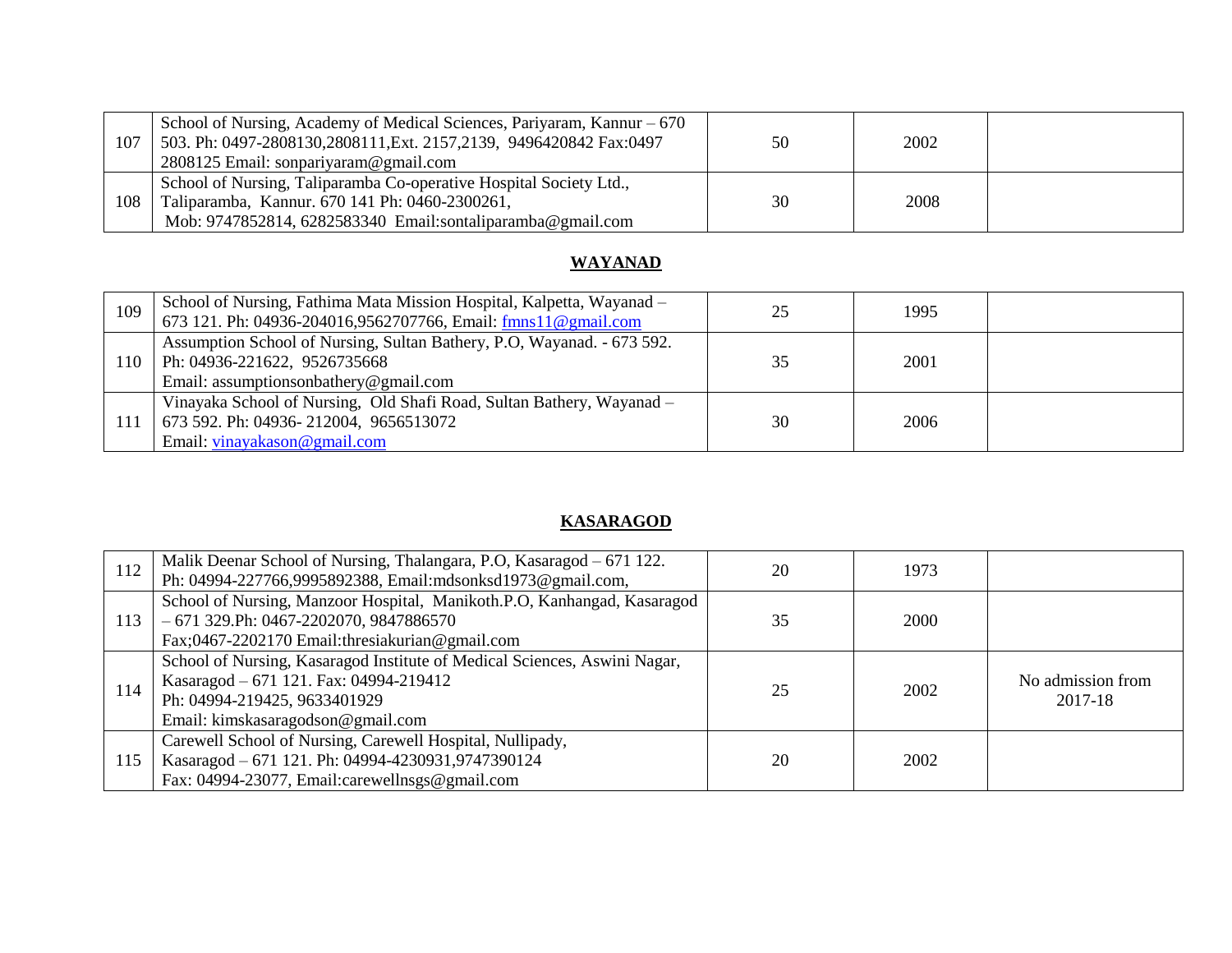#### **ANM TRAINING CENTRES**

#### **GOVT. ANM TRAINING CENTRES**

| Sl.<br>No. | <b>Name</b>                                                                                                                                                                                   | <b>Seats</b><br>sanctioned<br>by KNMC | <b>Year of starting</b> | <b>Remarks</b> |
|------------|-----------------------------------------------------------------------------------------------------------------------------------------------------------------------------------------------|---------------------------------------|-------------------------|----------------|
| ī.         | Government Junior Public Health Nurses Training Centre, Thycaud,<br>Thiruvananthapuram.- 695 014<br>Ph: 0471-2330782, Mob: 9495192326<br>Email: jphntcthycaud92@gmail.com                     | 45                                    | 1984                    |                |
| 2.         | Government Junior Public Health Nurses Training Centre,<br>Thalayolaparambu. P.O Kottayam - 686 605, Ph: 04829-237520<br>Mob: 9447818289<br>Email:jphntc@gmail.com                            | 45                                    | 1981                    |                |
| 3.         | Government Junior Public Health Nurses Training Centre,<br>Peringottukurussi, Paruthippully.P.O, Palakkad -678573<br>Ph: 04922 217241, 9495810761<br>Email: jphntcperingottukurussi@gmail.com | 45                                    | 1984                    |                |
| 4.         | Government Junior Public Health Nurses Training Centre,<br>Kasaragod. 671 121,<br>Ph: 04994-227613 Mob: 9495058625<br>Email: jphnksd@gmail.com                                                | 45                                    | 1987                    |                |

#### **PRIVATE ANM TRAINING CENTRES**

| Sl.<br>No. | <b>Name</b>                                                                                                                             | <b>Seats</b><br>sanctioned by<br><b>KNMC</b> | <b>Year of starting</b> | <b>Remarks</b> |
|------------|-----------------------------------------------------------------------------------------------------------------------------------------|----------------------------------------------|-------------------------|----------------|
| . .        | ANM School, Sivagiri Sree Narayana Medical Mission Hospital,<br>Varkala - 695 141.<br>Ph: 0470-2602228, 3209719,2604411 Mob: 8129157474 | 35                                           | 1964                    |                |